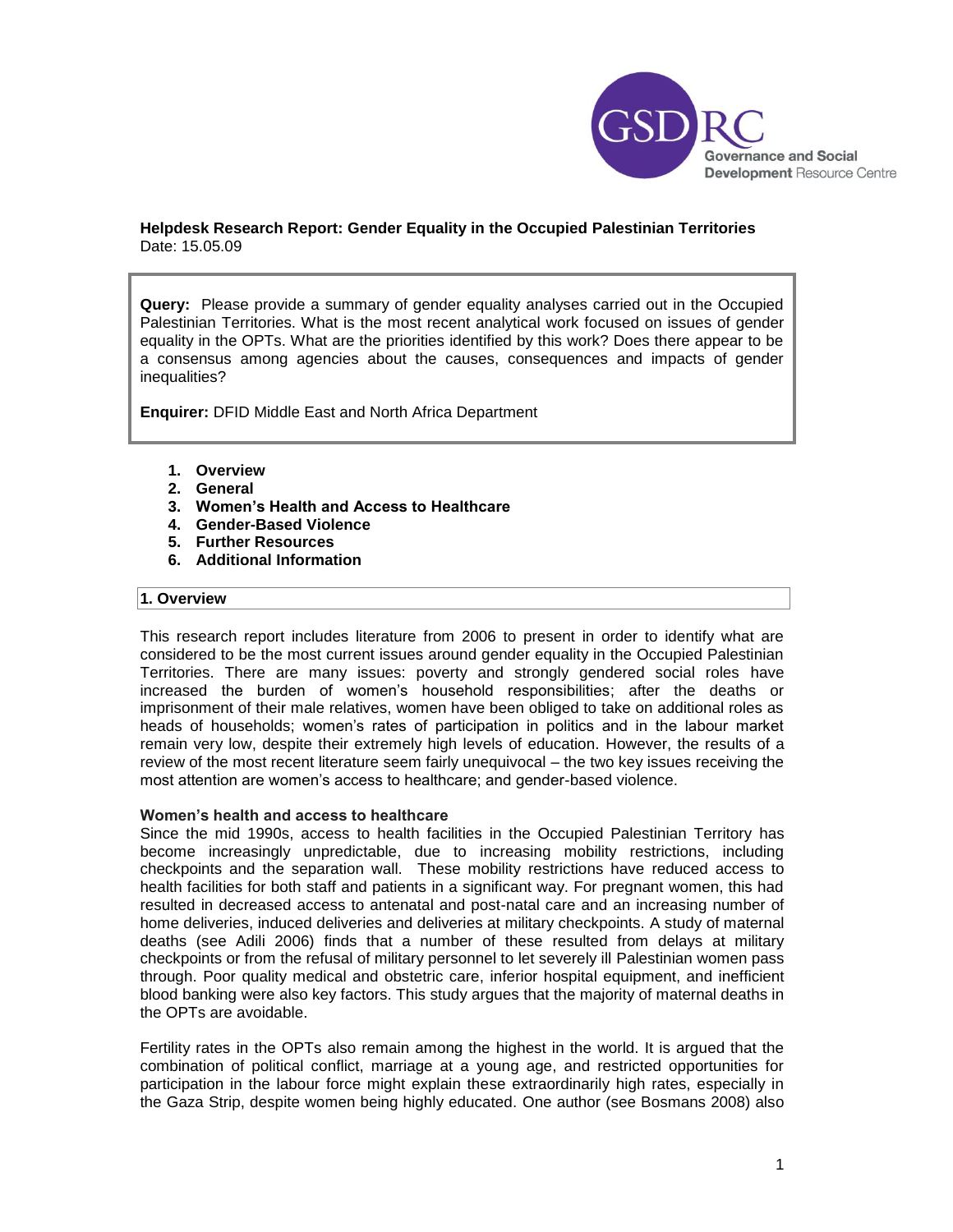argues that for both Israelis and Palestinians, population and population growth have become crucial instruments in the conflict, with each party aiming to outnumber the other to gain control over land. This has resulted in women's contribution to the Palestinian cause being understood mainly in terms of their reproductive role.

#### **Gender-based violence**

Most commentators agree that Palestinian women in the West Bank and Gaza Strip face a triple challenge to establishing their rights: as Palestinians living under Israeli military occupation which controls every aspect of their lives; as women living in a society governed by patriarchal customs; and as unequal members of a society subject to discriminatory laws. One aspect of this situation is that women are subject to violence committed by the Israeli state or its agents, as well as to violence within the family.

It is widely recognised that Israel"s destruction of much of the Palestinian Authority"s (PA) security infrastructure and institutions have greatly weakened institutional protection mechanisms. In the absence of functioning law enforcement institutions, armed groups and traditional and tribal structures have gained greater authority in Palestinian society. This has strengthened existing gender inequality and pressures on women to conform to certain interpretations of traditional or religious norms in order to protect the "honour" of their families. The effect of the Israeli occupation on men is also a key issue: increasing restrictions on the movement of men has forced many women out of their domestic spaces to seek employment while their unemployed husbands stay at home. This sudden reversal of gender roles disrupts the family dynamic leaving men feeling insecure about their status in the family and frustrated by feelings of helplessness and powerlessness. A 2005 Amnesty International report (see below) also highlights a reported correlation between the increased levels of violence which Palestinians were subjected to by the Israeli army and an increase in violence against women within Palestinian society and in the home.

The types of gender-based violence that Palestinian women are subject to include physical abuse such as beating, hitting, and murder, sexual abuse including rape, assault, and incest, and psychological abuse such as verbal assaults and insults, the intentional tarnishing of a woman"s reputation through the spread of rumours and gossip, and the reinforcement of negative gender stereotypes. Palestinian women and girls also rarely report violence to the authorities. This under-reporting is attributed to a variety of factors, including: the perceived futility of seeking justice; societal stigma associated with reporting family violence to the authorities; potentially life-threatening consequences of reporting the abuse; and the fact that the perpetrator is often the only breadwinner in the family. Public opinion polls have also revealed that Palestinian society largely condones violence against women and discourages women from reporting abuse.

In addition, the existing laws in the OPTs offer women limited protection from gender-based violence. These laws can be extremely broad and subject to varying degrees of interpretation by legal institutions and law enforcement officials. They also require evidence of extreme violence and impose a high evidentiary burden on the victims. Neither the Jordanian nor the Egyptian penal codes in force in the OPTs recognise sexual violence committed within marriage. In addition, there is a lack of specialised expertise among police and medical staff to handle family violence, and insufficient protective mechanisms to shelter victims.

### **2. General**

**Kuttab, E., 2007, 'Social and Economic Situation of Palestinian Women 2000-2006', United Nations Economic and Social Commission for Western Asia (ESCWA)** <http://www.escwa.un.org/information/publications/edit/upload/ecw-07-tp1-e.pdf>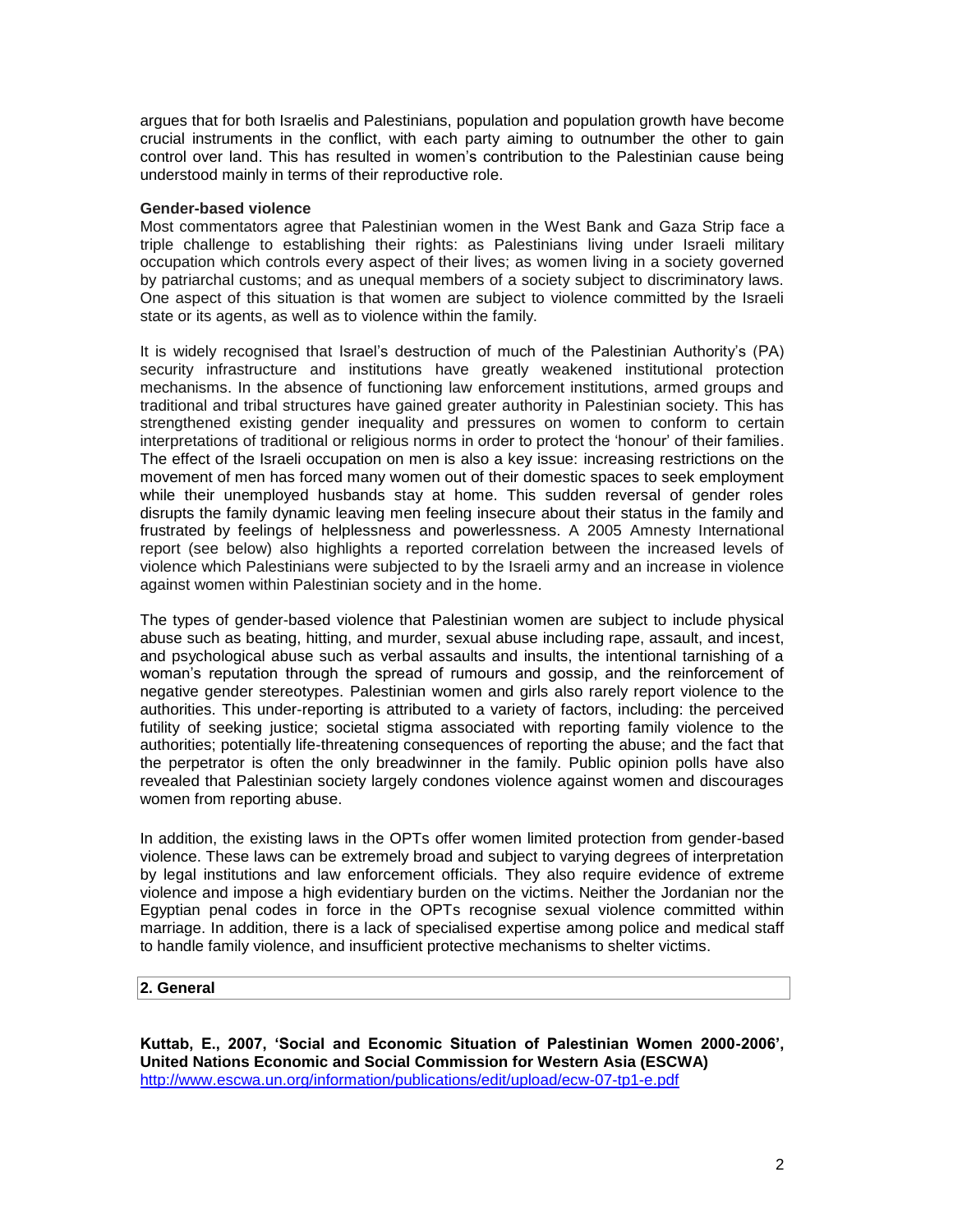This report argues that in times of war and violence, women can be devastated the most as they are the protectors and the providers of care, they provide emotional and moral support and they have to cope with the losses of homes, land, and loss of members of family and relatives, and displacement. Another threat to women's empowerment is high fertility and early marriage. During wars and conflict, some households choose the practice of early marriage as a coping strategy for the harsh economic conditions as it can decrease the economic burdens of a family and lessen the bride price. Part III of the report outlines some further issues of concern:

- $\triangleright$  Political participation: In the wake of the Oslo Accords, women's formal political representation and participation declined significantly. In the Palestinian Legislative Council elections of 2006, 41.93% of the voters were females and 58.7% males. Only 15 women were nominated as candidates in the electoral districts, and no women were elected. In the electoral lists, 70 candidates were nominated and only 17 women won seats. The recently adopted quota system was one of the main tools that helped the women win these seats.
- $\triangleright$  Labour and economy: Women's share in the labour force is very low, and stood at around 12.7% in first quarter of 2006. Most women, therefore, fall outside the labour force, leaving them highly dependent on men who are out of work themselves. The author argues these low rates are primarily due to the structural limitations of the economy rather than ideological or cultural constraints. Palestinian labour markets are highly gender segregated, offering women access to a very limited number of sectors. Moreover, these few sectors are in non-growth areas of the economy and are unable to absorb new female labour market entrants. The result is a persistently high rate of female unemployment.
- $\triangleright$  Poverty: A significant proportion of Palestinian households are headed by females, and despite the fact that this group is one of the highest recipients of public assistance, the poverty of the poor households maintained by women are worse than those maintained by men. About 73% of female-headed households suffer from deep poverty, unable to meet the minimum requirements for food, clothing and housing compared to about 63% of the male-headed households.
- $\triangleright$  Education: Girls are catching up or even doing better than boys in terms of enrolment rates in secondary and tertiary education, as well as academic performance. Women are also gaining ground in higher education: the tertiary enrolment rate of females in relation to males has increased from 77% in 1996 to 90% in 2001. The statistically larger increase in women's enrolment rates may reflect a change in the social awareness of the value of education for women. In addition, the difficult economic conditions, and the resulting financial hardships suffered by many families have forced many male high school graduates to abandon their education to join the workforce.
- $\triangleright$  Domestic violence: The report notes a study which found a negative correlation of violence to educational attainment and labour force participation. Women with elementary education were found to be more likely to be subjected to violence than women who finished secondary or higher education. That is, 12% of women educated to elementary level were subjected to sexual violence, compared with 8.5% of women educated to secondary level. For physical violence, these figures are 25.8% and 19% respectively.

# **3. Women's health and access to healthcare**

**Bosmans, M. et al., 2008, 'Palestinian Women's Sexual and Reproductive Health Rights in a Long-Standing Health Crisis', Reproductive Health Matters, Volume 16, Number 31, pp. 103-111**

[http://papers.ssrn.com/sol3/papers.cfm?abstract\\_id=1346943](http://papers.ssrn.com/sol3/papers.cfm?abstract_id=1346943)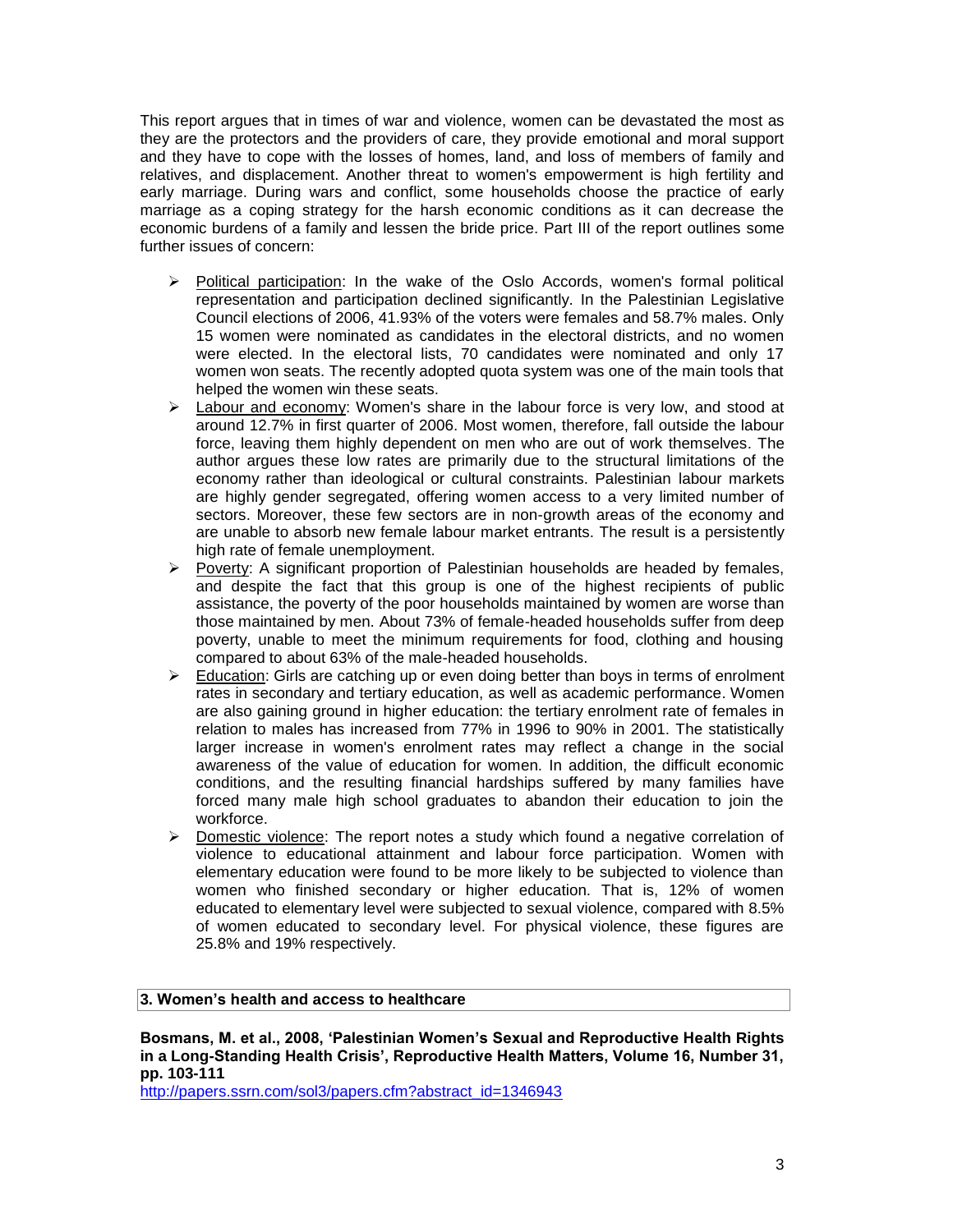This paper is the result of a policy support research project on sexual and reproductive health and the rights of refugee women. The project found that women had been greatly affected by the worsening humanitarian crisis since the start of the second intifada. Severe restrictions on mobility had reduced access to health facilities for both staff and patients in a significant way. For pregnant women, this had resulted in decreased access to antenatal and post-natal care and an increasing number of home deliveries, induced deliveries and deliveries at military checkpoints. From September 2000 through April 2005, there was a ten-fold increase in the number of home deliveries and a five-fold decrease in the number of mothers receiving antenatal care. When Israel decided to build the Separation Fence (the Wall) in and around the West Bank, over 100,000 Palestinians in the West Bank who depended on health facilities in East Jerusalem were prohibited from entering East Jerusalem.

The authors also highlight that while reports and articles about the impact of the crisis on the Palestinian health system have tended to focus on the impact of restrictions on mobility on access to health facilities, the impact of the conflict on the promotion and protection of women"s sexual and reproductive health needs and rights is hardly mentioned. They argue: "Reduced accessibility of childbirth services as a result of ongoing closures and curfews and cases of women having to deliver at checkpoints are dealt with as a violation of the right to movement rather than a violation of women"s right to a protected place of birth. Forcing pregnant women to deliver at checkpoints constitutes a threat not only to their health and rights but also that of their babies, as well as a form of gender-based violence." (p. 108-109)

These are also only the most visible aspects of the impact of the conflict on women. Less visible is the increase in social, cultural, legal and political obstacles to the recognition of women's rights more broadly. The authors argue that the ongoing has resulted in women's contribution to national development and survival being understood mainly in terms of their reproductive role. Persistent gender inequalities therefore prevent her from using contraception. The authors point out: "One of the characteristics of the Israeli occupation of the West Bank, East Jerusalem and, until recently, Gaza is the containment of the Palestinian population within restricted areas and the systematic movement of Jewish settlers onto Palestinian land. As a result, population and population growth have become crucial instruments for both the occupying and the occupied parties, each of whom attempts to outnumber the other to gain control over the land. In such a context, promotion of reproductive rights becomes a highly political issue, as it constitutes a potential influence on demographic growth." (p. 109)

Lack of donor interest and the withdrawal of donor support from the Palestinian Authority (PA) in 2006 are also considered to have hampered the implementation of the National Reproductive Health Guidelines, and the sustainability and quality of existing sexual and reproductive health services. The international financial boycott of the PA has resulted in a further exacerbation of the quality of basic care services, staff shortages, lack of supplies and adequate supervision at maternity hospitals. "A failure of the international community to explicitly address the violations of women's sexual and reproductive health needs and rights, caused by the military occupation and a regime of severe restrictions on mobility, may contribute to the false perception that such violations are inevitable, and thus politically, socially and culturally acceptable." (p. 109)

# **Rahim, H. et al., 2009, 'Maternal and Child Health in the Occupied Palestinian Territory', The Lancet, Volume 373, Issue 9667, pp. 967-977**

[http://www.thelancet.com/journals/lancet/article/PIIS0140-6736\(09\)60108-2/abstract](http://www.thelancet.com/journals/lancet/article/PIIS0140-6736(09)60108-2/abstract)

This report finds that since the mid 1990s, access to maternity facilities in the Occupied Palestinian Territory has become increasingly unpredictable. This is especially problematic in a context in which most Palestinian women marry at a young age and begin childbearing shortly thereafter, despite the reported harmful health consequences of teenage pregnancies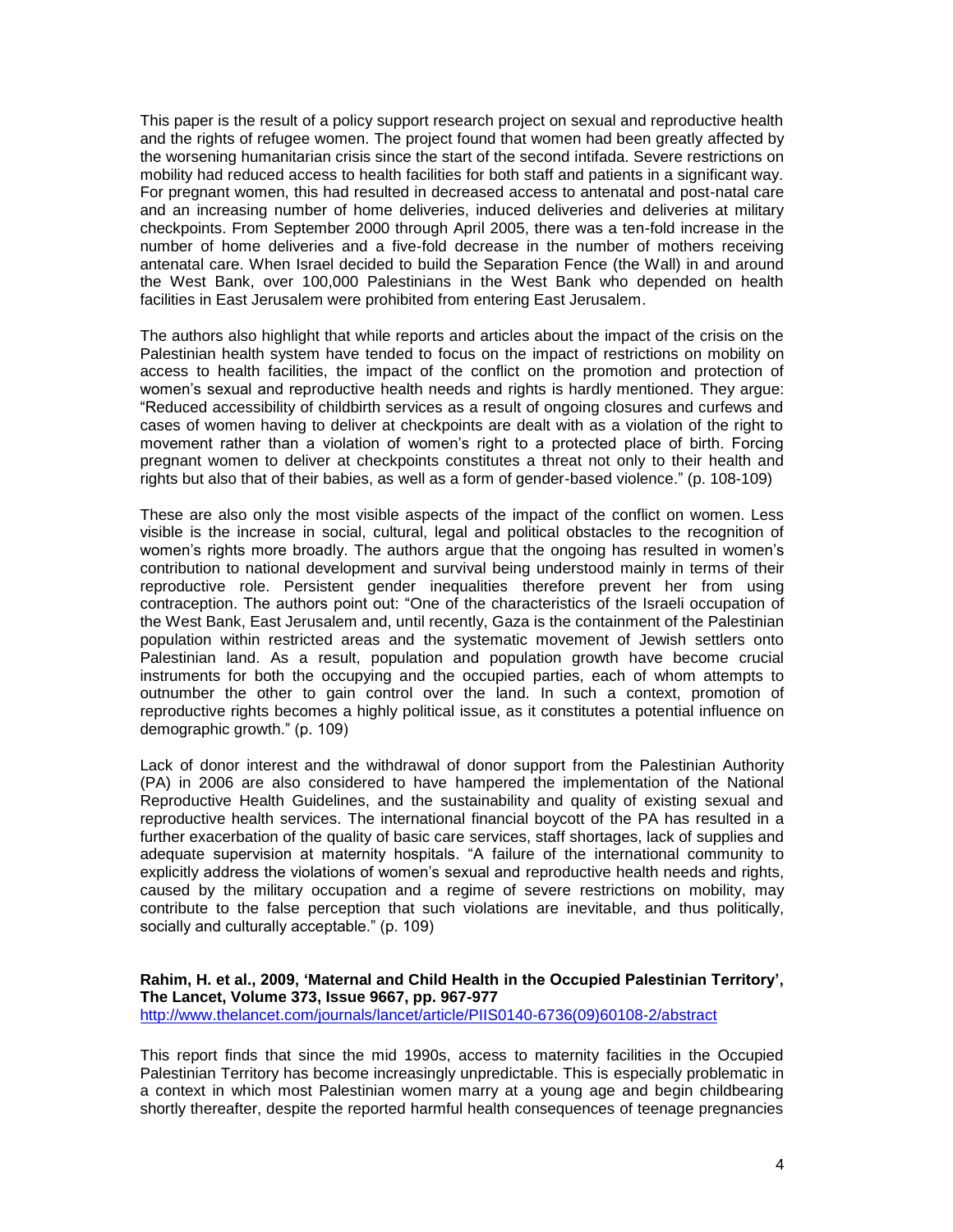for mothers and their newborn babies. In 2006, the median age at first marriage for evermarried women (aged 20–54 years) was 18 years. About 9% of women aged 15–19 years were married, and 6% were either mothers or pregnant for the first time. Birth spacing was short, even by regional standards (table 1), with 27% of women (aged 15–49 years) in 2006 reporting birth intervals shorter than 18 months

The authors argue that the combination of political conflict, marriage at a young age, and restricted opportunities for participation in the labour force might explain the extraordinarily high fertility rates, especially in the Gaza Strip, despite women being highly educated. Despite reductions, the fertility rate of women in the occupied Palestinian territory remains among the highest in the world. In 2006, the total fertility rate stood at 4·5 births per woman (4·1 births per woman in the West Bank and 5·3 births per woman in the Gaza Strip), which is much higher than in Israel (2·8 births per woman) and most Arab countries. In fact, among the latter, the total fertility rate is higher only in Yemen (6·2 births per woman). Fertility rates are high, at least in part, because that is what seems to be the norm. In 2006, the mean family size considered ideal by Palestinian women was around five children.

The authors also find that the access of women in labour to maternity facilities has been affected by the increasing mobility restrictions, including checkpoints and the separation wall. Between 2000 and 2006, the Ministry of Health reported 69 cases of Palestinian women giving birth at Israeli checkpoints. 10% of pregnant women in labour were delayed for 2 to 4 hours on the road to the maternity facility, whereas the average time without roadblocks to reach health facilities was 15–30 minutes. These numbers do not reveal women"s anxiety throughout the pregnancy about reaching a place of birth and returning home safely.

### **Al-Adili N., Johansson A., Bergström S., 2006, 'Maternal Mortality Among Palestinian Women in the West Bank', International Journal of Gynecology and Obstetrics, Volume 93, Issue 2, pp. 164–70**

[http://www.sciencedirect.com/science?\\_ob=ArticleURL&\\_udi=B6T7M-4JFGFJP-](http://www.sciencedirect.com/science?_ob=ArticleURL&_udi=B6T7M-4JFGFJP-1&_user=122868&_rdoc=1&_fmt=&_orig=search&_sort=d&_docanchor=&view=c&_searchStrId=943792085&_rerunOrigin=google&_acct=C000010083&_version=1&_urlVersion=0&_userid=122868&md5=65c0c77590295cf155b39aa745ef5384)[1&\\_user=122868&\\_rdoc=1&\\_fmt=&\\_orig=search&\\_sort=d&\\_docanchor=&view=c&\\_searchStr](http://www.sciencedirect.com/science?_ob=ArticleURL&_udi=B6T7M-4JFGFJP-1&_user=122868&_rdoc=1&_fmt=&_orig=search&_sort=d&_docanchor=&view=c&_searchStrId=943792085&_rerunOrigin=google&_acct=C000010083&_version=1&_urlVersion=0&_userid=122868&md5=65c0c77590295cf155b39aa745ef5384) [Id=943792085&\\_rerunOrigin=google&\\_acct=C000010083&\\_version=1&\\_urlVersion=0&\\_user](http://www.sciencedirect.com/science?_ob=ArticleURL&_udi=B6T7M-4JFGFJP-1&_user=122868&_rdoc=1&_fmt=&_orig=search&_sort=d&_docanchor=&view=c&_searchStrId=943792085&_rerunOrigin=google&_acct=C000010083&_version=1&_urlVersion=0&_userid=122868&md5=65c0c77590295cf155b39aa745ef5384) [id=122868&md5=65c0c77590295cf155b39aa745ef5384](http://www.sciencedirect.com/science?_ob=ArticleURL&_udi=B6T7M-4JFGFJP-1&_user=122868&_rdoc=1&_fmt=&_orig=search&_sort=d&_docanchor=&view=c&_searchStrId=943792085&_rerunOrigin=google&_acct=C000010083&_version=1&_urlVersion=0&_userid=122868&md5=65c0c77590295cf155b39aa745ef5384)

This article reports on a study which aimed to assess maternal mortality and determine the most common causes of maternal death amongst Palestinian women aged 15 to 49 years in the 10 districts in the West Bank. The study found that maternal mortality ratios for 2000 and 2001 were 29.2 and 36.5 per 100,000 live births, respectively. Cardiovascular diseases and haemorrhage were the most common causes of death. Misclassification was found in 38% of the deaths. A tentative analysis indicated that 69% of maternal deaths could be classified as avoidable. The authors also argue that substandard classification of maternal deaths is also hampering efforts to reduce maternal mortality.

They state: "The prevailing political instability and severe mobility restrictions have adversely affected emergency obstetric care. A number of the deaths reported on in this study resulted from delays at military checkpoints or from the refusal of military personnel to let severely ill Palestinian women pass through the checkpoints. Further, substandard medical and obstetric care are reflective of the inferior hospital equipment, inefficient blood banking, and questionable staff knowledge. During the study period, 8 maternal deaths occurred following cesarean sections, and some of these cesarean sections might have been unnecessary. Other direct causes of deaths observed during the study period were untreated preeclampsia/eclampsia and hemorrhage during postoperative care. These potentially avoidable deaths are important lessons toward the improvement of quality of care in the settings studied." (p. 169)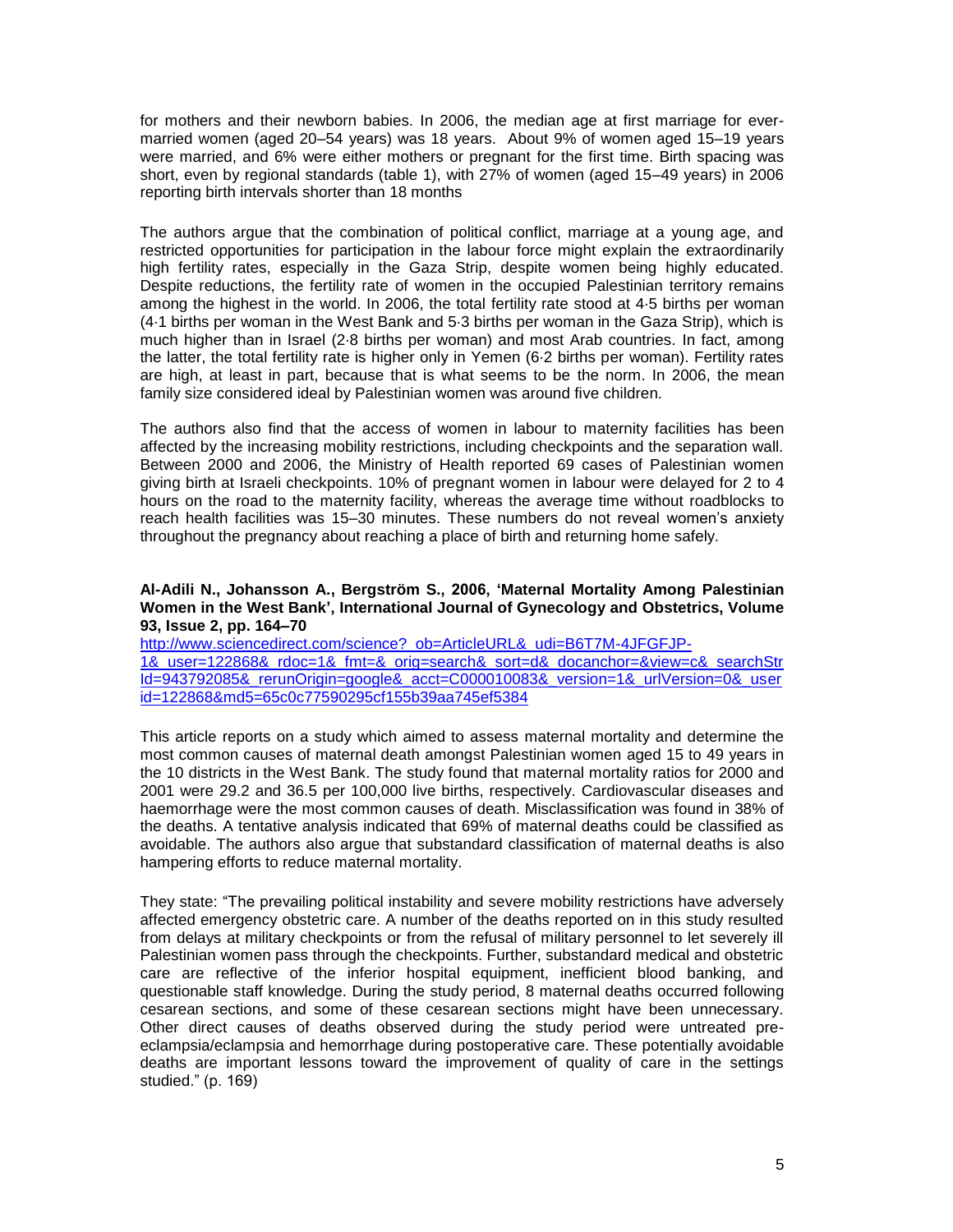In addition, in many cases, notifications of maternal death were delayed, notification sheets were incomplete or inconclusive, autopsies were not performed, and the monitoring and auditing of maternal deaths were inadequate.

# **Al-Adili, N., 2008, 'Deaths Among Young, Single Women in 2000-2001 in the West Bank, Palestinian Occupied Territories', Reproductive Health Matters, Volume 16, Number 31, pp. 112-121**

[http://download.journals.elsevierhealth.com/pdfs/journals/0968-](http://download.journals.elsevierhealth.com/pdfs/journals/0968-8080/PIIS0968808008313408.pdf) [8080/PIIS0968808008313408.pdf](http://download.journals.elsevierhealth.com/pdfs/journals/0968-8080/PIIS0968808008313408.pdf)

This article reports on a 2000-2001 study on the causes of death of women of reproductive age (15-49) in the West Bank, Palestinian Occupied Territories, which found that 154 of the 411 deceased women aged 15-49 with known marital status were single. The authors found important differences in the age at death and causes of death among single and married women. 41% of the deceased single women were under 25 years of age at death compared to 8% of the married women. They argue that this can be attributed to the disadvantaged social status of single women in Palestinian society, which is further exacerbated by the current unstable political situation. The proportion of violent deaths and suicides among the single women was almost twice as high as among the married women, mainly in those below age 25. The single women were also more likely to die from medical conditions which indicated that they faced barriers to accessing health care.

The authors state: "In Palestinian society, if a woman passes her late 20s without getting married she is labelled A"nes, meaning that she is usually considered to have moved beyond marriageable age and is seen to be of less worth in the eyes of the community, especially in rural communities. Furthermore, a single woman in these conservative communities is constrained in her daily activities and her social interactions and relationships. In a report on the living conditions of Palestinians, marital status was emphasised as a factor of profound importance in assessing women"s situation. Married women usually fared better than unmarried women of all ages in terms of having independent economic resources and the ability to move around." (p. 113)

In conclusion, the observed differences in causes of death between the deceased single and married women highlight critical issues regarding the status and condition of women in general and of single women in particular in Palestinian society. Certain direct medical causes of death among the single women, like urinary tract and respiratory infections, may indicate restricted access to health services. The health care-seeking patterns of single women should be further explored and attention paid to barriers to appropriate reproductive and other health care. The higher proportion of violent deaths and suicide among the deceased single women is a serious indication of their vulnerability, particularly given the societal stress prevailing in Palestine at present.

The authors also highlights that the fieldwork was conducted at the height of the Intifada and the Israeli military response, with heavy restrictions on mobility, limiting the possibility of probing deeper into the circumstances surrounding sensitive deaths. More research into the socio-cultural context of single women in Palestine society is needed as a basis for intervention.

# **4. Gender-Based Violence**

**Amnesty International, 2005, 'Israel: Conflict, Occupation and Patriarchy: Women Carry the Burden', Amnesty International, London** [http://www.amnesty.org/en/library/asset/MDE15/016/2005/en/623916bd-f791-11dd-8fd7](http://www.amnesty.org/en/library/asset/MDE15/016/2005/en/623916bd-f791-11dd-8fd7-f57af21896e1/mde150162005en.pdf) [f57af21896e1/mde150162005en.pdf](http://www.amnesty.org/en/library/asset/MDE15/016/2005/en/623916bd-f791-11dd-8fd7-f57af21896e1/mde150162005en.pdf)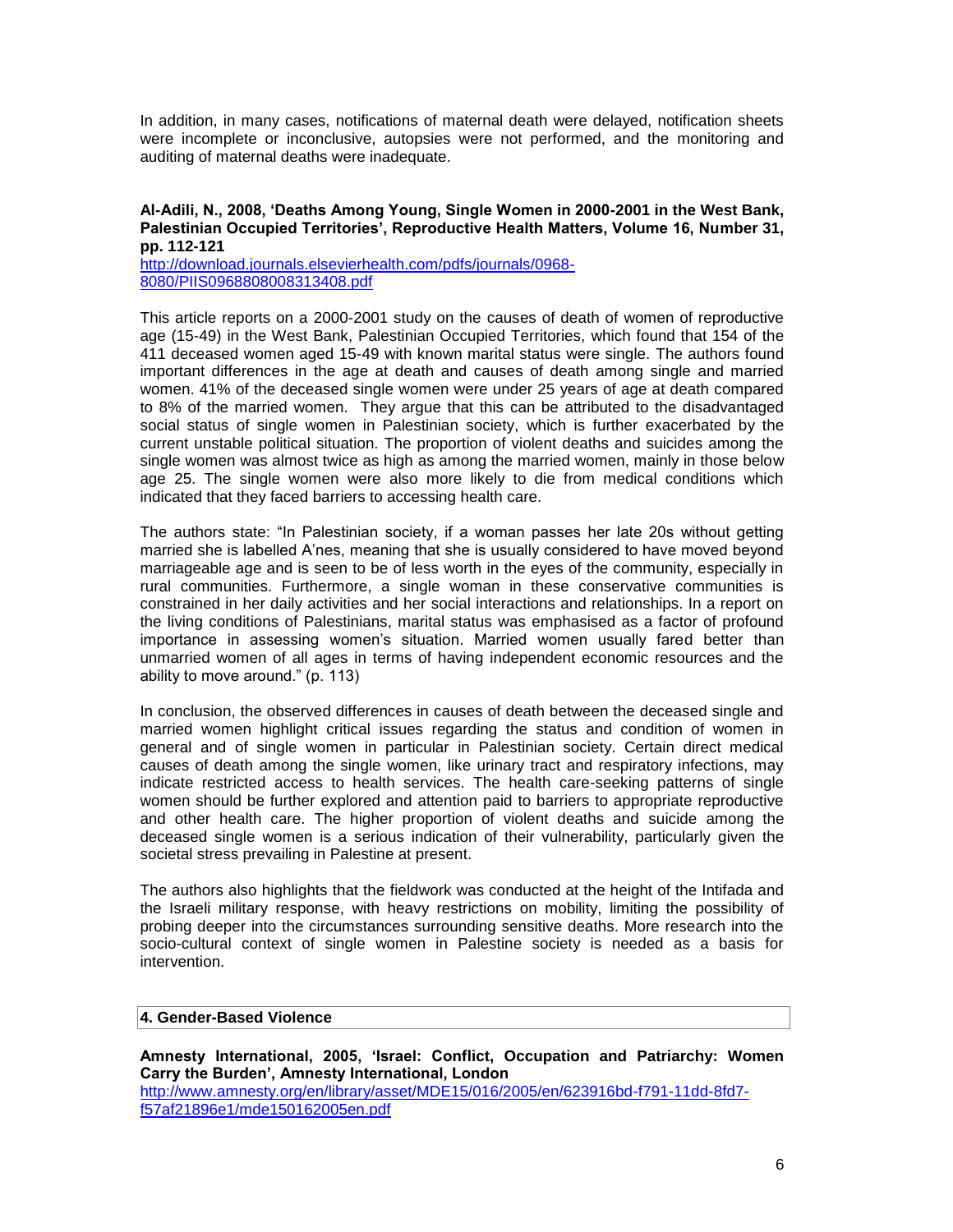This report deals with the impact of violence against women in the Occupied Territories in the context of conflict: violence committed by the Israeli state or its agents; the collapse of the rule of law within the Occupied Territories leading to a lack of implementation of existing laws; and the worsening effects of existing discrimination in both law and practice. The report highlights the gender related impact of violations committed by the Israeli forces in the context of conflict. It then looks at gender-based violence within the family and the impact of the militarization of the conflict by both sides on Palestinian women living in the West Bank and Gaza Strip. It argues that Palestinian women in the West Bank and Gaza Strip have faced a triple challenge to establish their rights: as Palestinians living under Israeli military occupation which controls every aspect of their lives; as women living in a society governed by patriarchal customs, and as unequal members of society subject to discriminatory laws.

The increased militarization of the conflict has resulted in a dramatic deterioration of the human rights situation in the West Bank and Gaza Strip, with unprecedented levels of poverty, unemployment, and health problems. Palestinian women have been at the receiving end of increased pressures and violence in the family and in society. "They have faced increased demands as care-givers and providers while at the same time their freedom of movement and action has been curtailed, and they have borne the brunt of the anger and frustration of male relatives who feel humiliated because they cannot fulfill their traditional role as providers." (p. 4)

The report finds that while the deterioration of the situation has increased societal pressures and violence against women in the family, institutional protection mechanisms have been further weakened by Israel's destruction of much of the Palestinian Authority (PA)'s security infrastructure and institutions. In the absence of functioning PA law enforcement institutions, armed groups and traditional and tribal structures have gained greater authority in Palestinian society, strengthening existing gender inequality and pressures on women to conform with certain interpretations of traditional or religious norms in order to preserve the family honour. The report highlights the risk women face from violence within the family. Women who challenge or transgress traditional norms may be killed by their relatives for having tarnished the family"s reputation. The weakening of protection mechanisms combined with the blockades and restrictions on movement imposed by the Israeli army have made it more difficult and often impossible for women and girls who are at risk of being killed or harmed by family members to escape to safety. In most cases men who commit "honour" crimes benefit from impunity, as the PA has been both unable and unwilling to confront and address such issues.

The wives and mothers of thousands of Palestinians who have been killed or who are detained in Israeli prisons also face difficulties. In the absence of a social security system in the Occupied Territories, they are forced to depend on relatives and charity organisations for survival. In the current situation of widespread poverty and unemployment, such dependence leaves these women particularly vulnerable to pressures and control by the male relatives on whom they depend for their survival and the survival of their children.

**Deif, F. And Mair, L., 2006, 'A Question of Security: Violence Against Palestinian Women and Girls', Human Rights Watch, Volume 18, Number 7, New York** <http://www.hrw.org/reports/2006/opt1106/opt1106web.pdf>

This report highlights that women and girls in the Occupied Palestinian Territories (OPT) are at increasing risk of violence perpetrated by family members and intimate partners. There is also evidence that as the level of violence is getting worse, remedies available to victims are being further eroded. This report aims to assess the factors contributing to the worsening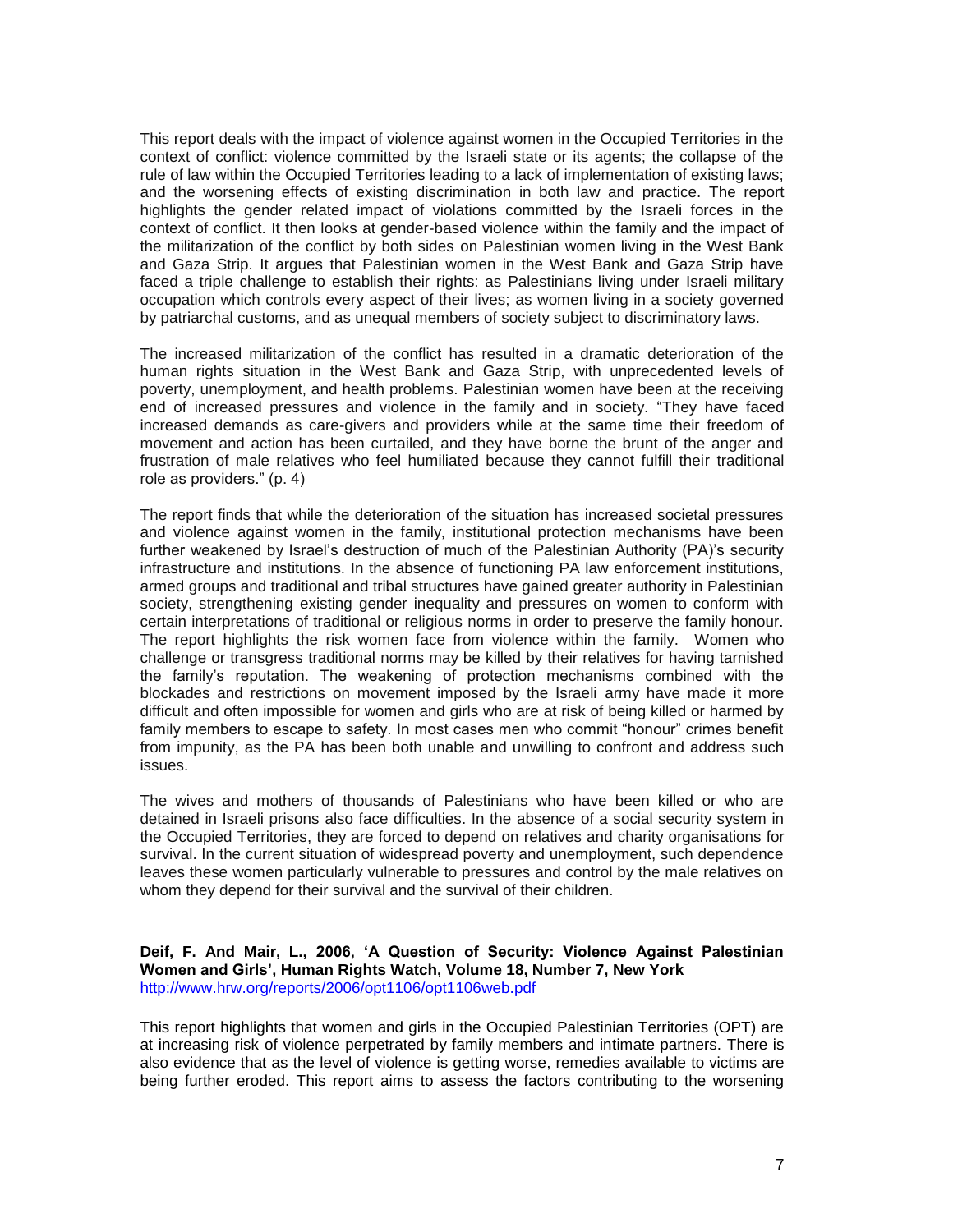situation for women, and to examine the reasons for the Palestinian Authority"s (PA) continuing failure to respond effectively to such violence.

The authors find that Palestinian women and girls rarely report violence to the authorities. This is a symptom of the significant social and legal obstacles to meaningful gender-based violence prevention and response in the OPT. Women"s NGOs attribute the underreporting of violence to a variety of factors, including: the perceived futility of seeking justice; societal stigma associated with reporting family violence to the authorities; potentially life-threatening consequences of reporting the abuse; and the fact that the perpetrator is often the only breadwinner in the family. Public opinion polls also reveal that Palestinian society largely condones violence against women and discourages women from reporting abuse. A 2002 poll of Palestinian women found that 53.7 percent of those polled thought that it was inappropriate for the police to interfere when a man assaults his wife; 55.5 percent felt that a wife beaten by her husband should not talk about it to anyone except her parents. When those who experienced violence were asked why they did not leave their abusive marriages, more than 70 percent reported that they refused to leave home because of fear of losing custody of their children. Almost 50 percent felt that divorce was too stigmatising, and 21.9 percent reported that they would have no place to go if they left their homes.

The report finds that there are two primary obstacles to the enhanced protection against domestic violence:

- $\triangleright$  discriminatory laws that condone and perpetuate violence against women and girls; and
- $\triangleright$  the lack of institutionalised policies to prevent violence, assist victims, and hold perpetrators accountable.

Part III of the report outlines the situation for women with regard to spousal abuse; child abuse; sexual violence; and "honour" killings. On domestic violence, the report states that Palestinian women in violent or life-threatening marriages have two legal options available to them: pressing charges for spousal abuse or initiating a divorce on the basis of physical harm. Both require evidence of extreme violence and impose a high evidentiary burden on the victim. Neither the Jordanian nor the Egyptian penal codes in force in the OPT recognize sexual violence committed within marriage.

Part IV of the report discusses further the factors contributing to continued deficiencies in the justice system. These include a lack of specialised expertise among police and medical staff to handle family violence; insufficient protective mechanisms to shelter victims; constraints imposed by the Israeli occupation; and the recent suspension of tax revenues to the Hamas government.

*For a critique of this report, please see:*

#### **Johnson, P., 2008, ''Violence All Around Us'', Cultural Dynamics, Volume 20, Number 2, pp. 119-131**

<http://cdy.sagepub.com/cgi/content/abstract/20/2/119>

This article aims to address the question of how international human rights frameworks function in addressing violence against women in situations of prolonged political violence and colonial conflict. The author explores this question in relation to the Human Rights Watch report above, which she regards as "problematic". The author questions the relevance of international frameworks in a situation "where the indigenous political authority is transitional, non-sovereign, fragmented and under attack, and where other states also exercise power and thus have obligations. Who applies these frameworks and in whose interest? How useful, adequate, and appropriate are international human rights instruments in addressing such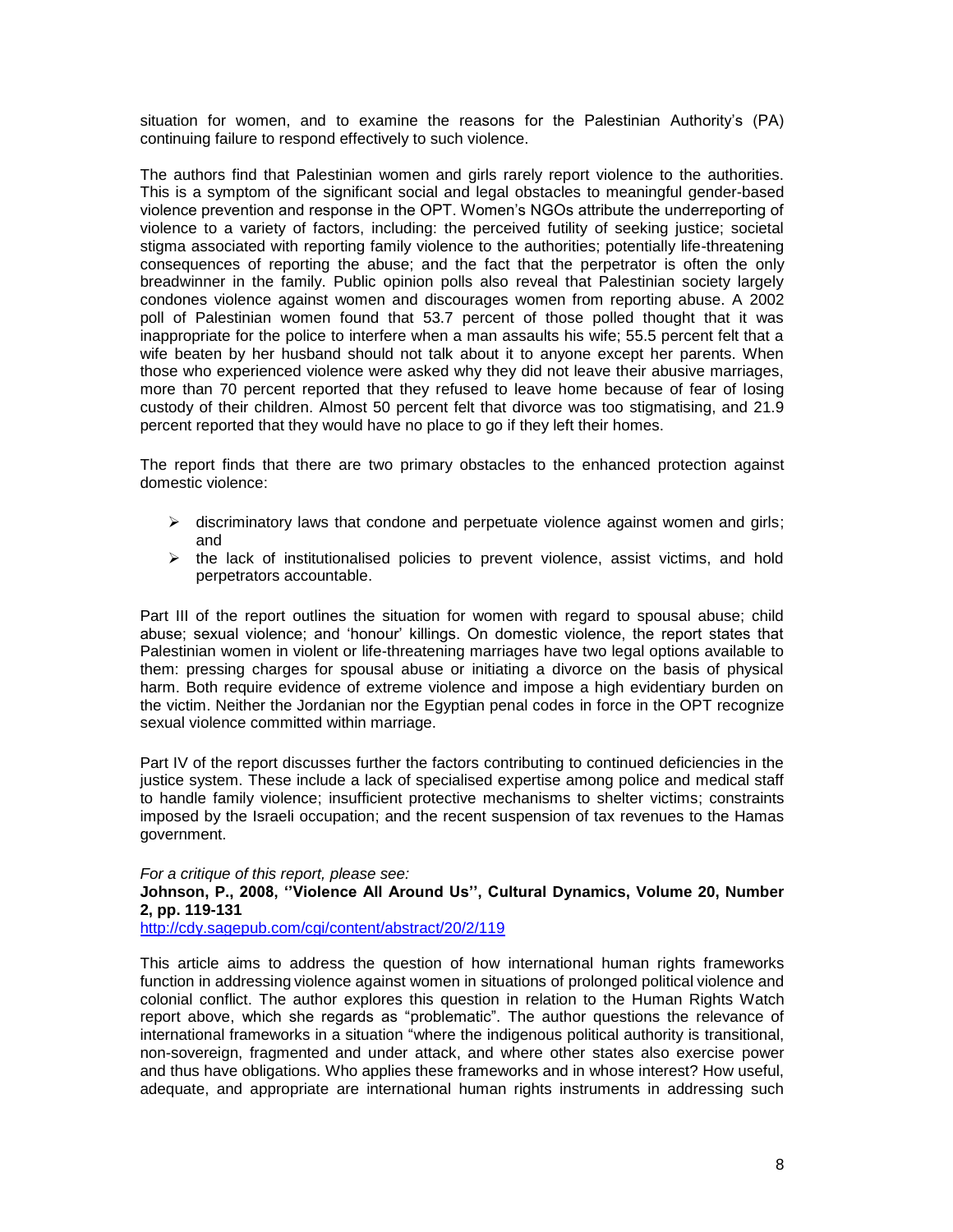violence? How do other voices, generated locally, take on, contest, or interact with, these frameworks?" (p. 121)

### **Peltz, A., 2006, 'Gender-Based Violence in Palestine: A Case Study', Miftah, Jerusalem** [http://www.miftah.org/Publications/Books/Gender\\_Based\\_Violence\\_in\\_Palestine.pdf](http://www.miftah.org/Publications/Books/Gender_Based_Violence_in_Palestine.pdf)

This report aims to provide information and analysis of gender-based violence in Palestinian society, the types of services available to victims of gender-based violence, and the status of networking and coordination among service providers. It also includes recommendations to policymakers and advocates at the national, regional, and international level.

The authors argue that Palestinian women"s political, social, legal, and economic rights are greatly influenced by the Israeli occupation and the patriarchal culture of Palestinian society. Gender-based violence therefore is the product of two distinct but interrelated types of violence: the violence perpetuated by the Israeli occupation, and the violence of a patriarchal, conservative society that is suffering from lawlessness. "Many Palestinian women"s rights activists have asserted that Palestinian women live under a double occupation: Israeli occupation, and the occupation of a conservative and patriarchal society. The result of the military measures by Israeli forces intersecting with a conservative, patriarchal Palestinian society has contributed to an integrated system of violence against women. The relationship between the occupation, patriarchy, and gender-based violence is clear: rising poverty and unstable living conditions have placed a tremendous strain on families and extended families, further exacerbating social tensions. Women have been deeply affected by the widespread political violence and the subsequent socio-economic pressures placed on the family. As a result of the pressure within the household in general and women in particular, women have often found themselves to be the target of angry male relatives who feel frustrated that their ability to be a traditional provider for the family has been eroded." (p. 8)

The types of gender-based violence that are prevalent within Palestinian society include physical abuse such as beating, hitting, and murder, sexual abuse including rape, assault, and incest, and psychological abuse such as verbal assaults and insults, the intentional tarnishing of a woman"s reputation through the spread of rumours and gossip, and the reinforcement of negative gender stereotypes. There has been growing anecdotal evidence, and to a lesser extent quantitative data, that the incidences of gender-based violence in Palestine have been steadily increasing during the past five years.

In addition, the existing laws in Palestine do not give women sufficient protection from gender-based violence. The laws are extremely broad and subject to varying degrees of interpretation by legal institutions and law enforcement officials. Compounding this problem, the existing laws are often not enforced or institutionalized.

**Ouis, P. and Myhrman, T., 2007, 'Gender-Based Sexual Violence Against Teenage Girls in the Middle East: A Comparative Situation Analysis of Honour Violence, Early Marriages and Sexual Abuse in Lebanon, the Occupied Palestinian Territories and Yemen', Save the Children Sweden**

[http://www.crin.org/docs/Gender\\_based\\_sexual\\_Violence.pdf](http://www.crin.org/docs/Gender_based_sexual_Violence.pdf)

This paper presents an analysis of gender-based sexual violence against teenage girls in Lebanon, the Occupied Palestinian Territories and Yemen. Chapter Three of the report aims to map out gender based sexual violence against Palestinian teenage girls, looking into their perceptions and own experiences of sexual abuse, early marriage, and honour related crimes.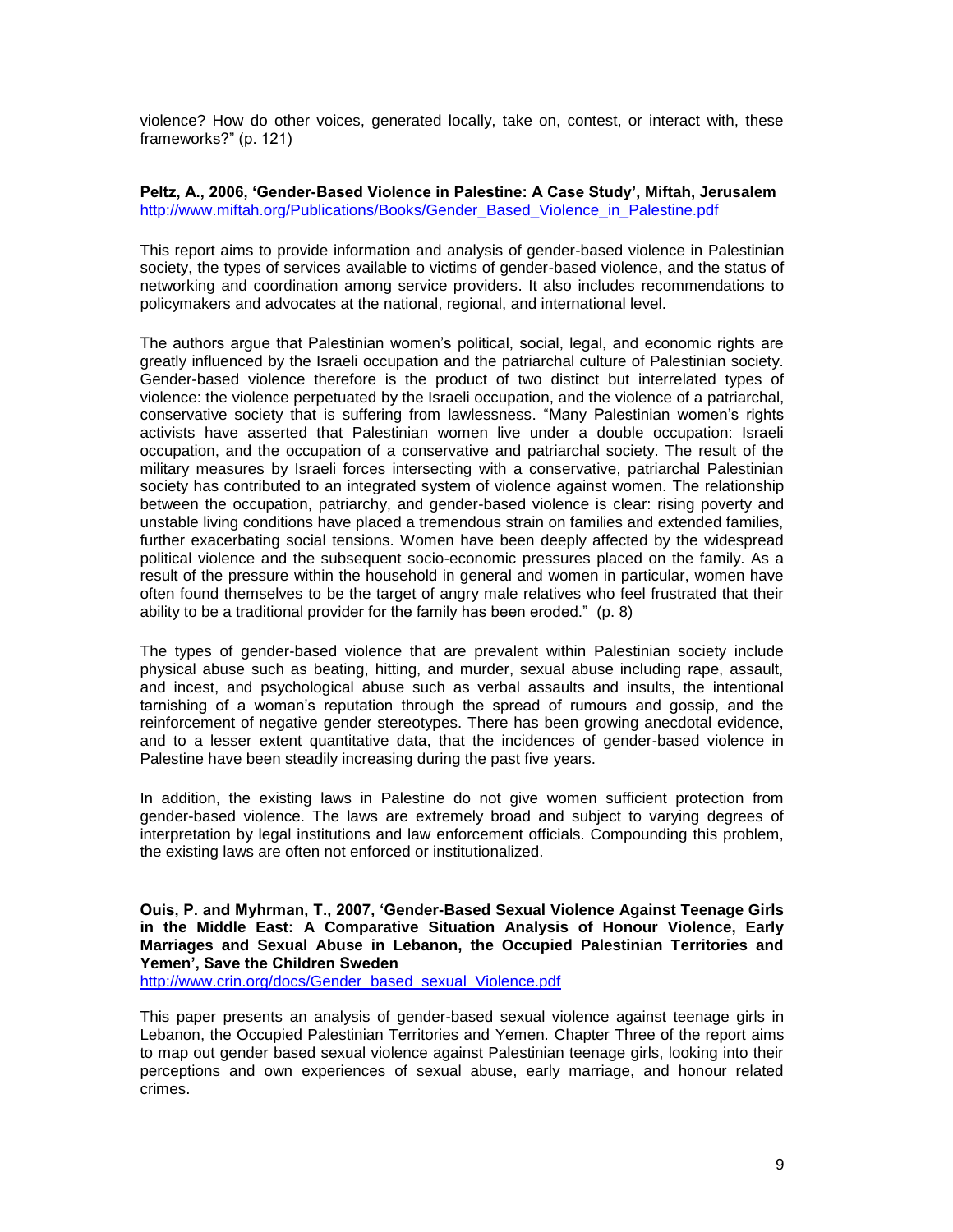The report uses a four-level ecological model for its discussion. The levels are: individuallevel influences; interpersonal relationship-level influences; community-level influences; and societal-level influences.

For example, social support for violence manifests in its high tolerance in Palestinian society, as typified in the "obedience" expected from a child to his parents and from a woman to her husband. Societal attitudes towards the crime of rape are also characterised by culture of silence, blaming the victim, and silencing voices against perpetrators. The authors argue: "(T)he political upheaval and economic hardship of the Palestinian life bear heavily on the psycho-social integrity of the individuals (children, and adults) who experience aggression themselves and or witness violence committed systematically and continually against their loved ones and or strangers. Alongside, there are the occupational policies of sieges and separation boosting violence even more. The tightening restrictions on the movement of men forced many women out of their domestic spaces to seek employment to sustain their families while their unemployed husbands stay at home. This sudden reversal of gender roles disrupts the family dynamics and overturns the stability of inter-family relationships. Men feeling insecure about their status in the family and frustrated by feeling helpless and powerless become violent to assert control over the family and regain power. This places both males and females in alarmingly charged situations and gives rise to all forms of violence within society including sexual violence of which women are the prime victims." (p. 72)

#### **Hasso, F. S., 2005, 'Discursive and Political Deployments by/of the 2002 Palestinian Women Suicide Bombers/Martyrs', Feminist Review, Number 81, pp. 23-51** <http://www.jstor.org/pss/3874340>

This paper focuses on representations by and deployments of the four Palestinian women who, in 2002, killed themselves in organised attacks against Israeli military personnel or civilians in the Occupied Palestinian Territories or Israel.

The author argues: "The 2002 Palestinian women bombers inserted themselves into the political sphere in a gender-conservative period with few challenges to Arab male dominance in formal politics and militant activity. They situated their bodies and explained their actions in ways that both reproduced and undermined gender-sexual norms with respect to violence, politics, and community - corporeally and discursively destabilizing dominant notions of moral order and duty with respect to gender. Not surprisingly, their bodies, actions, and narratives became grist for various stories told by Arabs in the region about their own gender-sexual subjectivities. The discursive responses to these attacks give some indication of the fissures, contradictions, and sources of conflict within Arab societies. The manner in which the women situated their acts and many of the regional responses to their violence also speaks to the masculinities of state leaders in the region, whose economic, political, and military dependence on the United States, repressiveness and lack of accountability, and commitment to maintaining political power at almost any cost make them particularly vulnerable to gendered honour challenges from men and women." (p. 44)

# **Kotef, H and Amir, M., 2007, '(En)Gendering Checkpoints: Checkpoint Watch and the Repercussions of Intervention', Signs: Journal of Women in Culture and Society, Volume 32, Number 4**

<http://www.journals.uchicago.edu/doi/abs/10.1086/512623>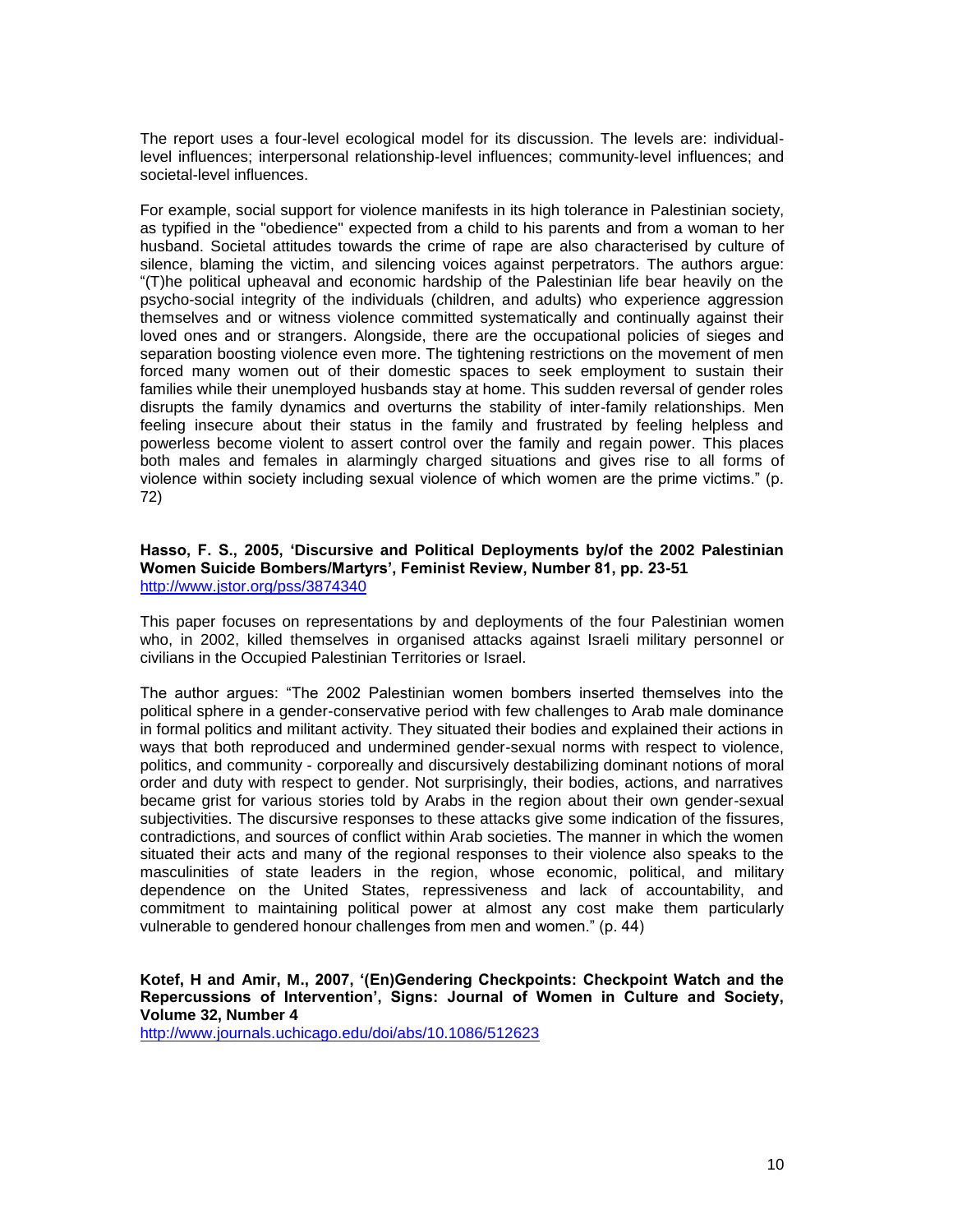#### **5. Further Resources**

### **Jamal, M. A., 2008, 'Gender and Human Security: Palestine Revisited', Dubai School of Government**

<http://www.dsg.ae/LinkClick.aspx?link=WP08-09.pdf&tabid=308&mid=826&language=en-US>

This paper argues that although the Palestinian women"s sector is now represented by a number of strong non-governmental organisations (NGOs), the women"s sector as a whole, especially the non-Islamist movement, is characterised by fragmentation and alienation from the grassroots. Although the women"s sector may be able to promote the short-term goals associated with a human security agenda, it is more limited in its ability to promote the longer-term objectives which require stronger connections to grassroots constituencies.

The author highlights that there has been a substantial increase in the number of professionalised women"s NGOs which are particularly skilled at international lobbying, and bringing international attention to Israel"s human rights abuses, as well as its use of disproportionate force. However, this has also been accompanied by, and perhaps resulted in, a decreased capacity among women"s groups to engage and promote grassroots participation. The newly established professionalised NGOs can certainly contribute to promoting the short-term goals associated with human security.

However, constraints include:

- $\triangleright$  They have been less successful at promoting longer term human security objectives such as facilitating social inclusion and increasing opportunities to participate in decision-making processes.
- $\triangleright$  Given the increased fragmentation and alienation from the grassroots bases, they are less able to forge horizontal linkages with grassroots constituencies.
- $\triangleright$  In recent years, there appears to be increased grassroots political organising among Islamist groups. The extent to which these groups are able to promote longer term human security objectives requires further investigation.

# **Kjøstvedt, H., 2006, 'Palestinian Women: Is There a Unitary Conception of Rights', Chr. Michelsen Institute, Norway**

<http://www.cmi.no/publications/file/?2448=palestinian-women>

This paper aims to present the ways in which Palestinian women view and interpret the concepts of women"s rights and women"s roles. The paper is based on ethnographic research with several women from the Ramallah district. The author considers various issues, including: rights and family relations; women's work and rights; women's education and rights; women, nationalism and the Palestinian authority; and women's rights and the occupation.

The author finds that most women view the family as the factor which is most important for their opportunity to access rights, while views on the role of the state are less developed. For example, some of the interviewees indicated that families decided whether a woman has the right to work at all. "Most Palestinian women, whose lives are lived a long way from the corridors of power at PA headquarters *Muqata'a* in Ramallah, have difficulty in perceiving the state as a support or a threat to their rights. Their main recourse to support and constraint is still the family. It seems clear that, at present, poverty and insecurity are the main challenges most Palestinians have to fight every day, and that battle is in many ways led by the women. Throughout the decades that Palestinians have fought for independence, women have been taking on more than their traditional share of responsibility for the upkeep of the family because men have been injured, imprisoned, in hiding, in exile or dead. Recently, however,